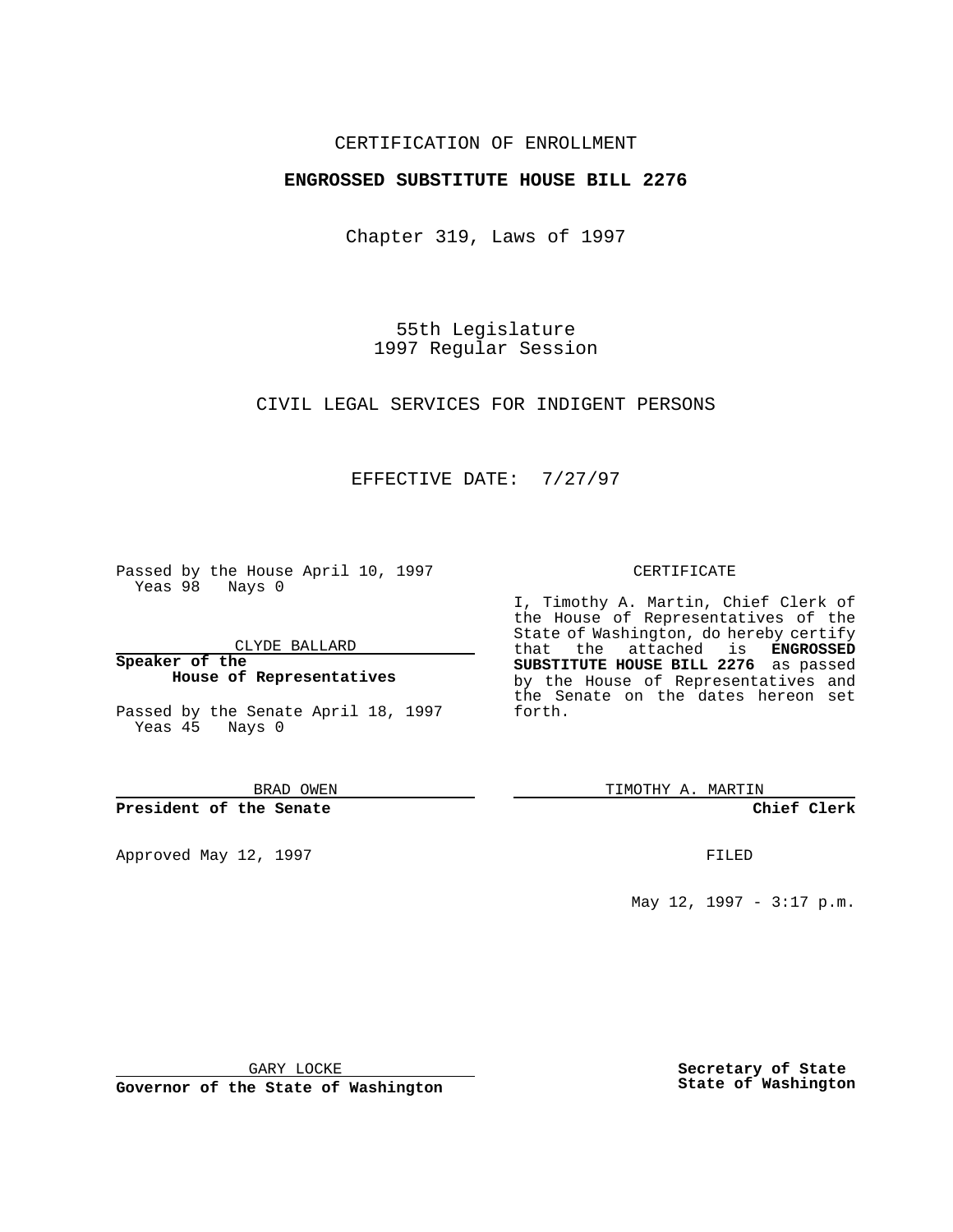# **ENGROSSED SUBSTITUTE HOUSE BILL 2276** \_\_\_\_\_\_\_\_\_\_\_\_\_\_\_\_\_\_\_\_\_\_\_\_\_\_\_\_\_\_\_\_\_\_\_\_\_\_\_\_\_\_\_\_\_\_\_

\_\_\_\_\_\_\_\_\_\_\_\_\_\_\_\_\_\_\_\_\_\_\_\_\_\_\_\_\_\_\_\_\_\_\_\_\_\_\_\_\_\_\_\_\_\_\_

Passed Legislature - 1997 Regular Session

**State of Washington 55th Legislature 1997 Regular Session By** House Committee on Law & Justice (originally sponsored by Representatives Lisk, Huff and Sheahan)

Read first time 04/03/97.

1 AN ACT Relating to civil legal services; amending RCW 43.08.260; 2 adding a new section to chapter 43.08 RCW; and creating a new section.

3 BE IT ENACTED BY THE LEGISLATURE OF THE STATE OF WASHINGTON:

 NEW SECTION. **Sec. 1.** It is the intent of the legislature to promote the provision of civil legal services to indigent persons, subject to available funds. To the extent that funds are appropriated for civil legal services for the indigent, the legislature intends that civil legal services be offered within an oversight framework that ensures accountability.

10 **Sec. 2.** RCW 43.08.260 and 1995 c 399 s 62 are each amended to read 11 as follows:

12 (1)(a) The legislature recognizes the ethical obligation of 13 attorneys to represent clients without interference by third parties in 14 the discharge of professional obligations to clients. However, to 15 ensure the most beneficial use of state resources, the legislature 16 finds that it is within the authority of the legislature to specify the 17 categories of legal cases in which qualified legal aid programs may 18 provide civil representation with state moneys. Accordingly, moneys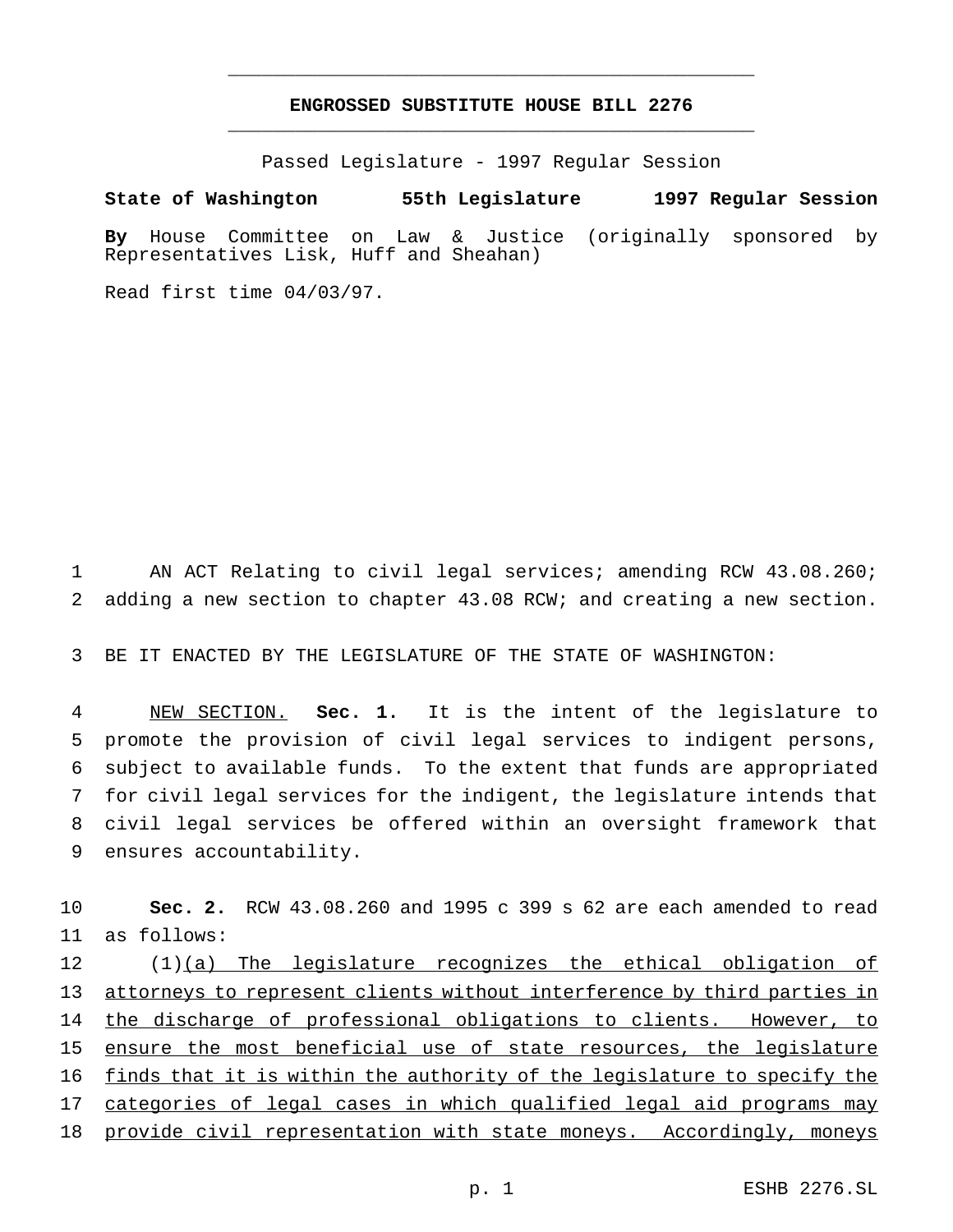appropriated for civil legal representation pursuant to this section shall not be used for legal representation that is either outside the 3 scope of this section or prohibited by this section.

 (b) Nothing in this section is intended to limit the authority of existing entities, including but not limited to the Washington state bar association, the public disclosure commission, the state auditor, and the federal legal services corporation to resolve issues within 8 their respective jurisdictions.

9 (2) Any money appropriated by the legislature from the public 10 safety and education account pursuant to RCW 43.08.250 or from any 11 other state fund or account for civil representation of indigent persons shall be used solely for the purpose of contracting with qualified legal aid programs for legal representation of indigent persons in matters relating to: (a) Domestic relations and family law 15 matters, (b) public assistance( $(\tau)$ ) and health care, ((and entitlement 16 programs,)) (c) ((publie)) housing and utilities, ((and)) (d) 17 ((unemployment compensation)) social security, (e) mortgage 18 foreclosures, (f) home protection bankruptcies, (g) consumer fraud and 19 unfair sales practices, (h) rights of residents of long-term care facilities, (i) wills, estates, and living wills, (j) elder abuse, and (k) guardianship.

 (3) For purposes of this section, a "qualified legal aid program" means a not-for-profit corporation incorporated and operating exclusively in Washington which has received basic field funding for 25 the provision of civil legal services to indigents ((under Public Law 26 101-515)) from the federal legal services corporation or that has 27 received funding for civil legal services for indigents under this section before July 1, 1997.

 $(1, 2)$  Funds distributed to qualified legal aid programs under this section shall be distributed on a basis proportionate to the number of individuals with incomes below the official federal poverty income guidelines who reside within the counties in the geographic service 33 areas of such programs. The department of community, trade, and economic development shall use the same formula for determining this distribution as is used by the legal services corporation in allocating funds for basic field services in the state of Washington.

  $(3)(a)$ ) (4) The department of community, trade, and economic development shall establish a distribution formula based on the distribution by county of individuals with incomes below the official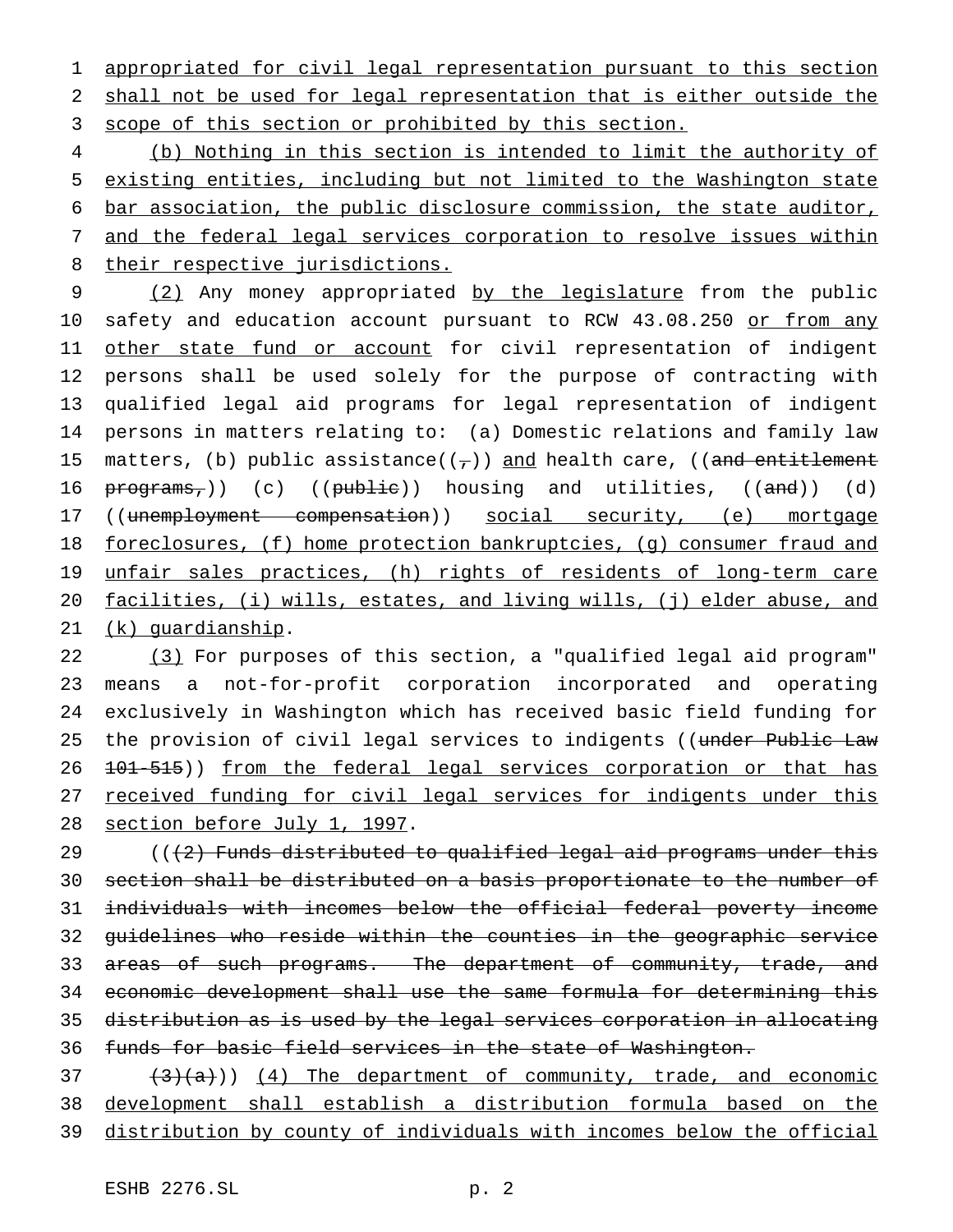federal poverty level guidelines. When entering into a contract with a qualified legal services provider under this section, the department 3 shall require the provider to provide legal services in a manner that maximizes geographic access in accordance with the formula established in this subsection (4).

 (5) Funds distributed to qualified legal aid programs under this 7 section may not be used directly or indirectly for ((lobbying or in 8 class action suits. Further, these funds are subject to all limitations and conditions imposed on use of funds made available to legal aid programs under the legal services corporation act of 1974 (P.L. 93-355; P.L. 95-222) as currently in effect or hereafter  $amended.$ ) :

13  $((\overrightarrow{b} + i))$  (a) Lobbying.

14 (i) For purposes of this section, "lobbying" means any personal service, advertisement, telegram, telephone communication, letter, printed or written matter, or other device directly or indirectly intended to influence any member of congress or any other federal, state, or local nonjudicial official, whether elected or appointed:

 (A) In connection with any act, bill, resolution, or similar legislation by the congress of the United States or by any state or 21 local legislative body, or any administrative rule, rule-making 22 activity, standard, rate, or other enactment by any federal, state, or local administrative agency;

 (B) In connection with any referendum, initiative, constitutional amendment, or any similar procedure of the congress, any state legislature, any local council, or any similar governing body acting in a legislative capacity; or

 (C) In connection with inclusion of any provision in a legislative measure appropriating funds to, or defining or limiting the functions 30 or authority of, the recipient of funds ((pursuant to chapter 54, Laws 31 of 1992)) under this section.

 (ii) "Lobbying" does not include the response of an employee of a legal aid program to a written request from a governmental agency, an elected or appointed official, or committee on a specific matter. This exception does not authorize communication with anyone other than the requesting party, or agent or employee of such agency, official, or committee.

 (b) Grass roots lobbying. For purposes of this section, "grass roots lobbying" means preparation, production, or dissemination of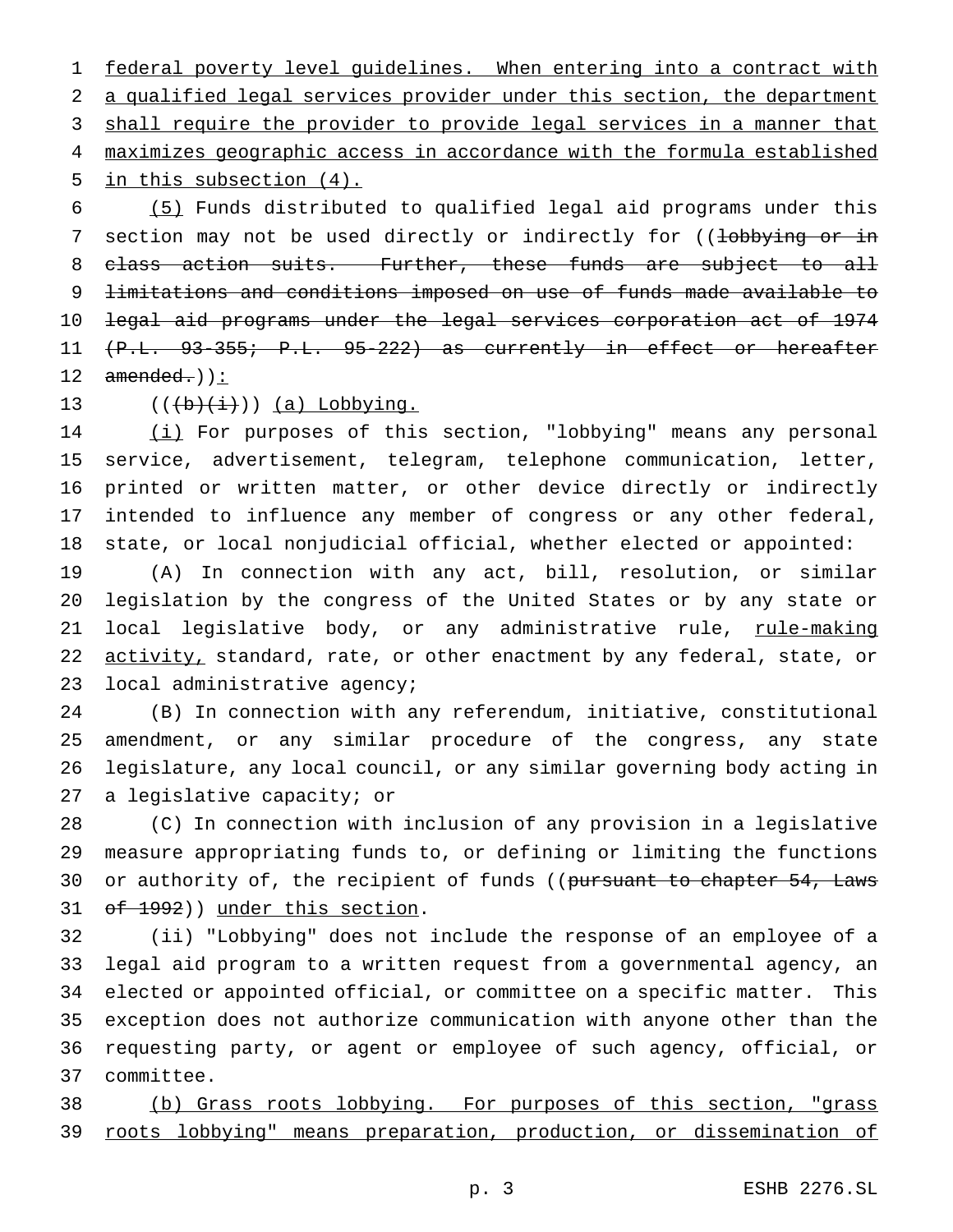information the purpose of which is to encourage the public at large, 2 or any definable segment thereof, to contact legislators or their staff in support of or in opposition to pending or proposed legislation; or contribute to or participate in a demonstration, march, rally, lobbying campaign, or letter writing or telephone campaign for the purpose of influencing the course of pending or proposed legislation.

(c) Class action lawsuits.

 (d) Participating in or identifying the program with prohibited political activities. For purposes of this section, "prohibited political activities" means (i) any activity directed toward the success or failure of a political party, a candidate for partisan or 12 nonpartisan office, a partisan political group, or a ballot measure; (ii) advertising or contributing or soliciting financial support for or against any candidate, political group, or ballot measure; or (iii) voter registration or transportation activities.

16 (e) Representation in fee-generating cases. For purposes of this section, "fee-generating" means a case that might reasonably be expected to result in a fee for legal services if undertaken by a 19 private attorney. The charging of a fee pursuant to subsection (6) of this section does not establish the fee-generating nature of a case.

21 A fee generating case may be accepted when: (i) The case has been 22 rejected by the local lawyer referral services or by two private attorneys; (ii) neither the referral service nor two private attorneys 24 will consider the case without payment of a consultation fee; (iii) after consultation with the appropriate representatives of the private 26 bar, the program has determined that the type of case is one that private attorneys do not ordinarily accept, or do not accept without prepayment of a fee; or (iv) the director of the program or the director's designee has determined that referral of the case to the private bar is not possible because documented attempts to refer similar cases in the past have been futile, or because emergency circumstances compel immediate action before referral can be made, but 33 the client is advised that, if appropriate and consistent with professional responsibility, referral will be attempted at a later time.

 (f) Organizing any association, union, or federation, or 37 representing a labor union. However, nothing in this subsection (5)(f) prohibits the provision of legal services to clients as otherwise 39 permitted by this section.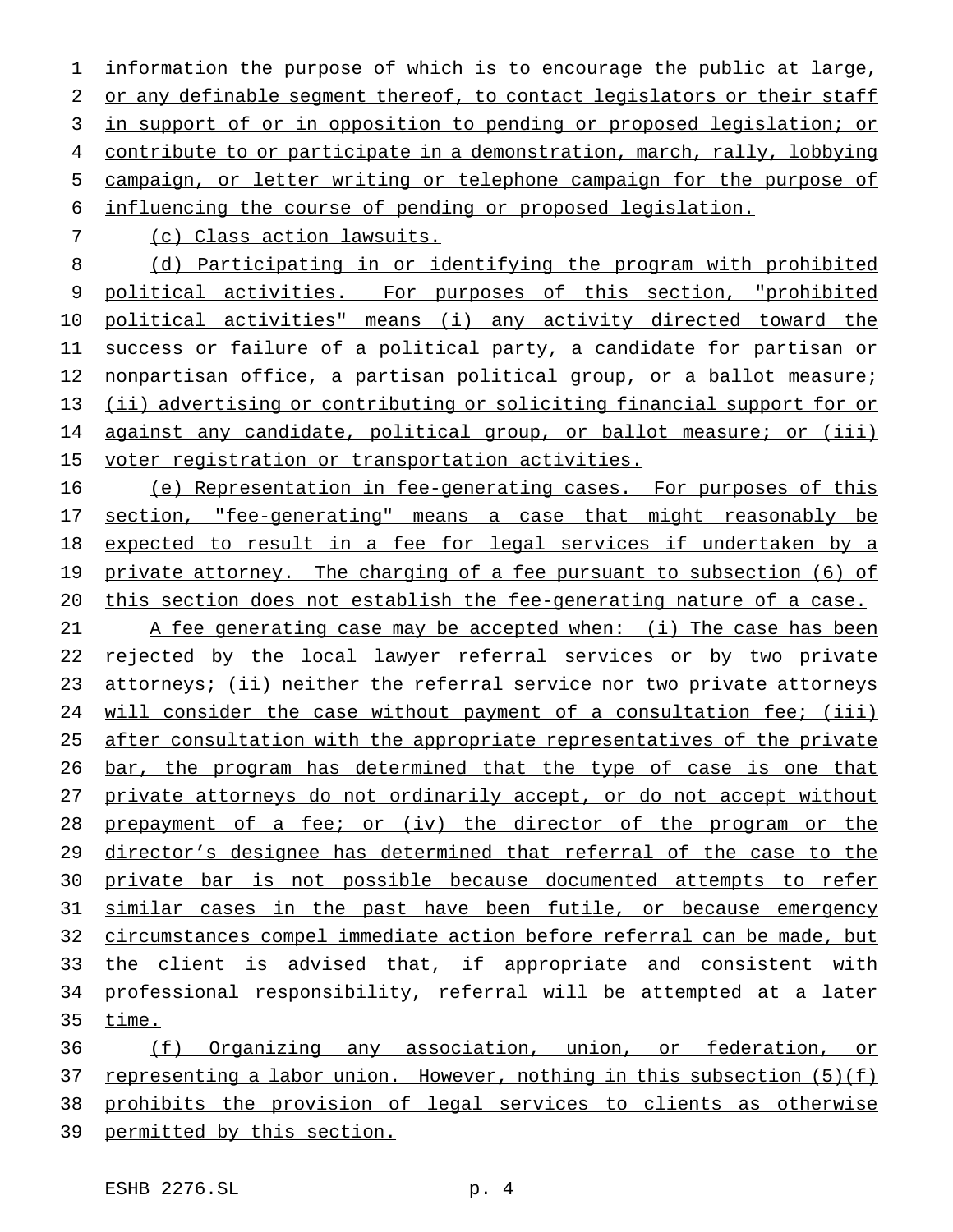- (g) Representation of undocumented aliens.
- (h) Picketing, demonstrations, strikes, or boycotts.

 (i) Engaging in inappropriate solicitation. For purposes of this section, "inappropriate solicitation" means promoting the assertion of specific legal claims among persons who know of their rights to make a claim and who decline to do so. Nothing in this subsection precludes a legal services program or its employees from providing information regarding legal rights and responsibilities or providing information regarding the program's services and intake procedures through 10 community legal education activities, responding to an individual's specific question about whether the individual should consult with an attorney or take legal action, or responding to an individual's specific request for information about the individual's legal rights or 14 request for assistance in connection with a specific legal problem.

 (j) Conducting training programs that: (i) Advocate particular public policies; (ii) encourage or facilitate political activities, 17 labor or antilabor activities, boycotts, picketing, strikes, or demonstrations; or (iii) attempt to influence legislation or rule 19 making. Nothing in this subsection (5)(j) precludes representation of clients as otherwise permitted by this section.

 (6) The department may establish requirements for client participation in the provision of civil legal services under this 23 section, including but not limited to copayments and sliding fee scales.

 (7)(a) Contracts entered into by the department of community, trade, and economic development with qualified legal services programs 27 under this section must specify that the program's expenditures of moneys distributed under this section:

 (i) Must be audited annually by an independent outside auditor. These audit results must be provided to the department of community, 31 trade, and economic development; and

(ii) Are subject to audit by the state auditor.

 (b)(i) Any entity auditing a legal services program under this section shall have access to all records of the legal services program to the full extent necessary to determine compliance with this section, with the exception of confidential information protected by the United 37 States Constitution, the state Constitution, the attorney-client privilege, and applicable rules of attorney conduct.